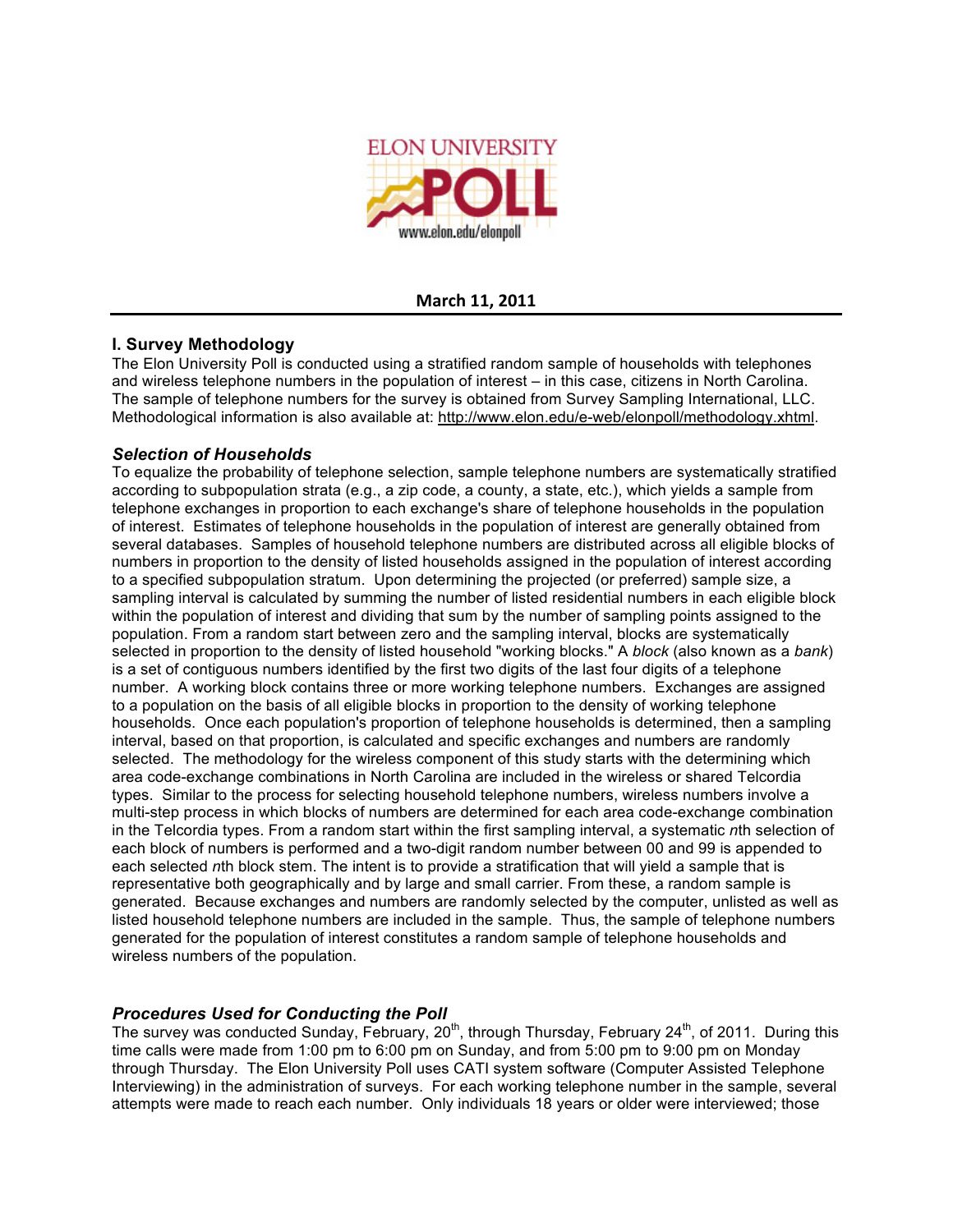reached at business or work numbers were not interviewed. For each number reached, one adult is generally selected based on whether s/he is the oldest or youngest adult. Interviews, which are conducted by live interviewers, are completed with adults from the target population as specified. Interviews for this survey were completed with 467 adults from North Carolina. For a sample size of 467, there is a 95 percent probability that our survey results are within plus or minus 4.6 percentage points (the margin of sampling error) of the actual population distribution for any given question. For sub-samples (a subgroup selected from the overall sample), the margin of error is higher depending on the size of the subsample. When we use a subsample, we identify these results as being from a subsample and provide the total number of respondents and margin of error for that subsample. In reporting our results, we note any use of a subsample where applicable; there are subsamples of the population in reporting these results. Because our surveys are based on probability sampling, there are a variety of factors that prevent these results from being perfect, complete depictions of the population; the foremost example is that of margin of sampling error (as noted above). With all probability samples, there are theoretical and practical difficulties estimating population characteristics (or parameters). Thus, while efforts are made to reduce or lessen such threats, sampling error as well as other sources of error – while not all inclusive, examples of other error effects are non-response rates, question order effects, question wording effects, etc. – are present in surveys derived from probability samples.

#### *Questions and Question Order*

The Elon University Poll provides the questions as worded and the order in which these questions are administered (to respondents). Conspicuous in reviewing some questions is the "bracketed" information. Information contained within brackets ( [ ] ) denotes response options as provided in the question; this bracketed information is rotated randomly to ensure that respondents do not receive a set order of response options presented to them, which also maintains question construction integrity by avoiding respondent acquiescence based on question composition. Some questions used a probe maneuver to determine a respondent's intensity of perspective. Probe techniques used in this questionnaire mainly consist of asking a respondent if their response is more intense than initially provided. For example, upon indicating whether s/he is satisfied or dissatisfied, we asked the respondent "would you say you are very 'satisfied'/'dissatisfied'". This technique is employed in some questions as opposed to specifying the full range of choices in the question. Though specifying the full range of options in questions is a commonly accepted practice in survey research, we sometimes prefer that the respondent determine whether their perspective is stronger or more intense for which the probe technique used. Another method for acquiring information from respondents is to ask an "open-ended" question. The open-ended question is a question for which no response options are provided, i.e., it is entirely up to the respondent to provide the response information.

### *The Elon University Poll*

The Elon University Poll is conducted under the auspices of the Center for Public Opinion Polling (Hunter Bacot, Director & Mileah Kromer, Assistant Director), which is a constituent part of the Institute for Politics and Public Affairs (George Taylor, Director); both these organizations are housed in the department of political science at Elon University. These academic units are part of Elon College, the College of Arts and Sciences at Elon University. The Elon University administration, led by Dr. Leo Lambert, President of the university, fully support the Elon University Poll as part of its service commitment to state, regional, and national constituents. Dr. Hunter Bacot, a professor in the department of political science, directs the Elon University Poll. Elon University students administer the survey as part of the University's commitment to experiential learning where "students learn through doing."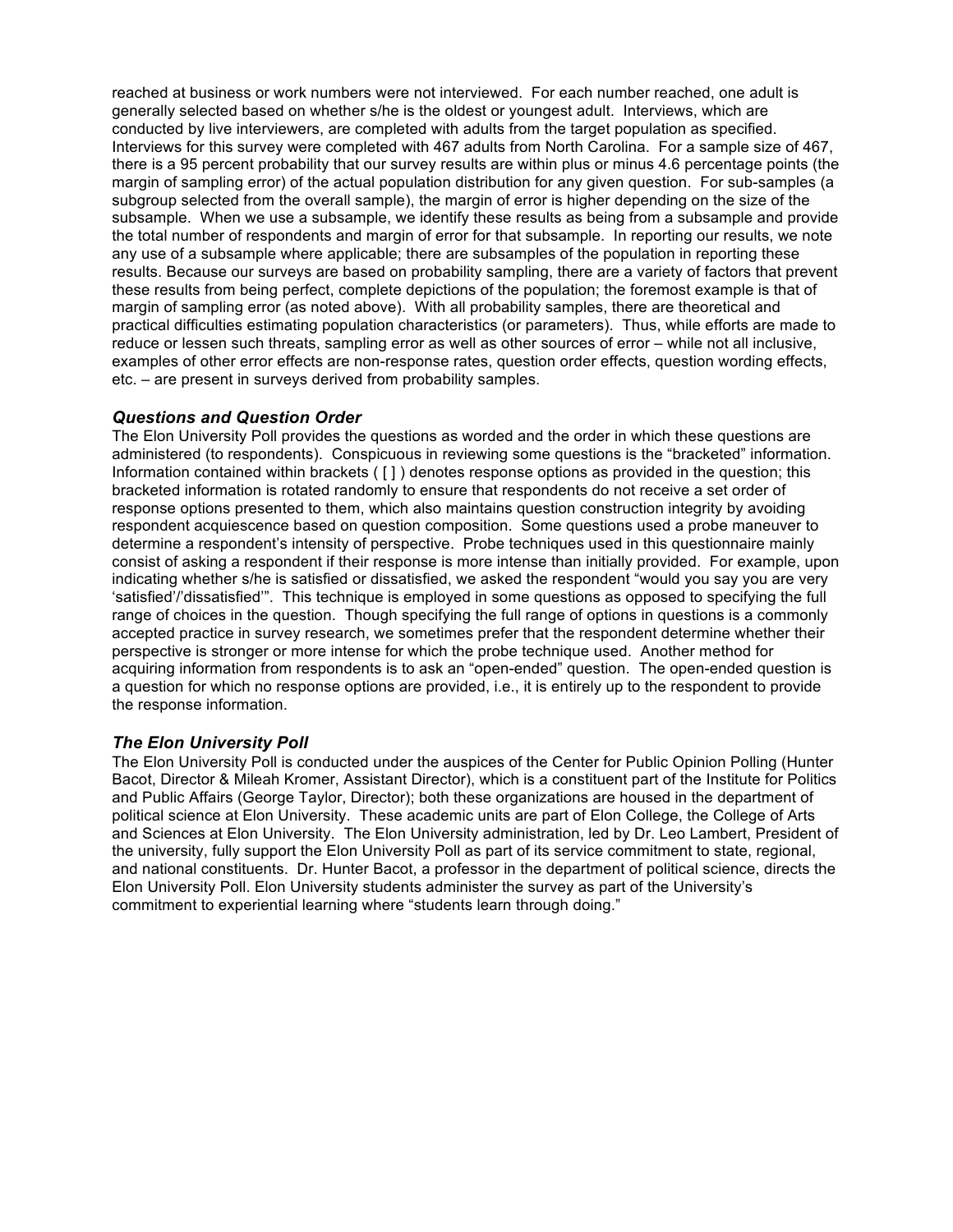## **II. Survey Instrument and Percent Distributions by Question**

Interviews were completed with 467 adults from households in the North Carolina. For a sample size of 467, there is a 95 percent probability that our survey results are within plus or minus 4.6 percentage points (the margin of sampling error) of the actual population distribution for any given question. The questions as presented are normally in the order in which these appear on the survey instrument; in these results, questions on open government are not in the order as presented to respondents. The survey instrument, which provides the order of questions as administered, is available on our website (http://www.elon.edu/e-web/elonpoll/default.xhtml). Due to rounding, column totals may not equal 100 percent as indicated. Data are weighted to reflect the adult population in terms of age and race.

| <b>Response Options not</b><br>offered | Response options are not offered to the person taking the<br>survey (respondent), but are included in the question as asked<br>(and usually denoted by brackets, []). Response options are<br>generally offered only for demographic questions (background<br>characteristic, e.g., age, education, income, etc.).                                                                                                                                                |
|----------------------------------------|-------------------------------------------------------------------------------------------------------------------------------------------------------------------------------------------------------------------------------------------------------------------------------------------------------------------------------------------------------------------------------------------------------------------------------------------------------------------|
| $v =$ volunteered response             | Respondents volunteer response option. As response options<br>are not offered to those taking the survey, some respondents<br>offer or volunteer response options. Though not all<br>volunteered options can be anticipated, the more common<br>options are noted.                                                                                                                                                                                                |
| $p =$ probed response                  | Respondents self-place in this option or category. A probe<br>maneuver is used in questions to allow the respondent to<br>indicate whether her/his response is more intense than initially<br>provided for in the choices appearing in the question. For<br>example, on probe questions the interviewer, upon a<br>respondent indicating that she/he is satisfied (or dissatisfied),<br>is instructed to ask him/her "Would you say you are "very<br>satisfied"?" |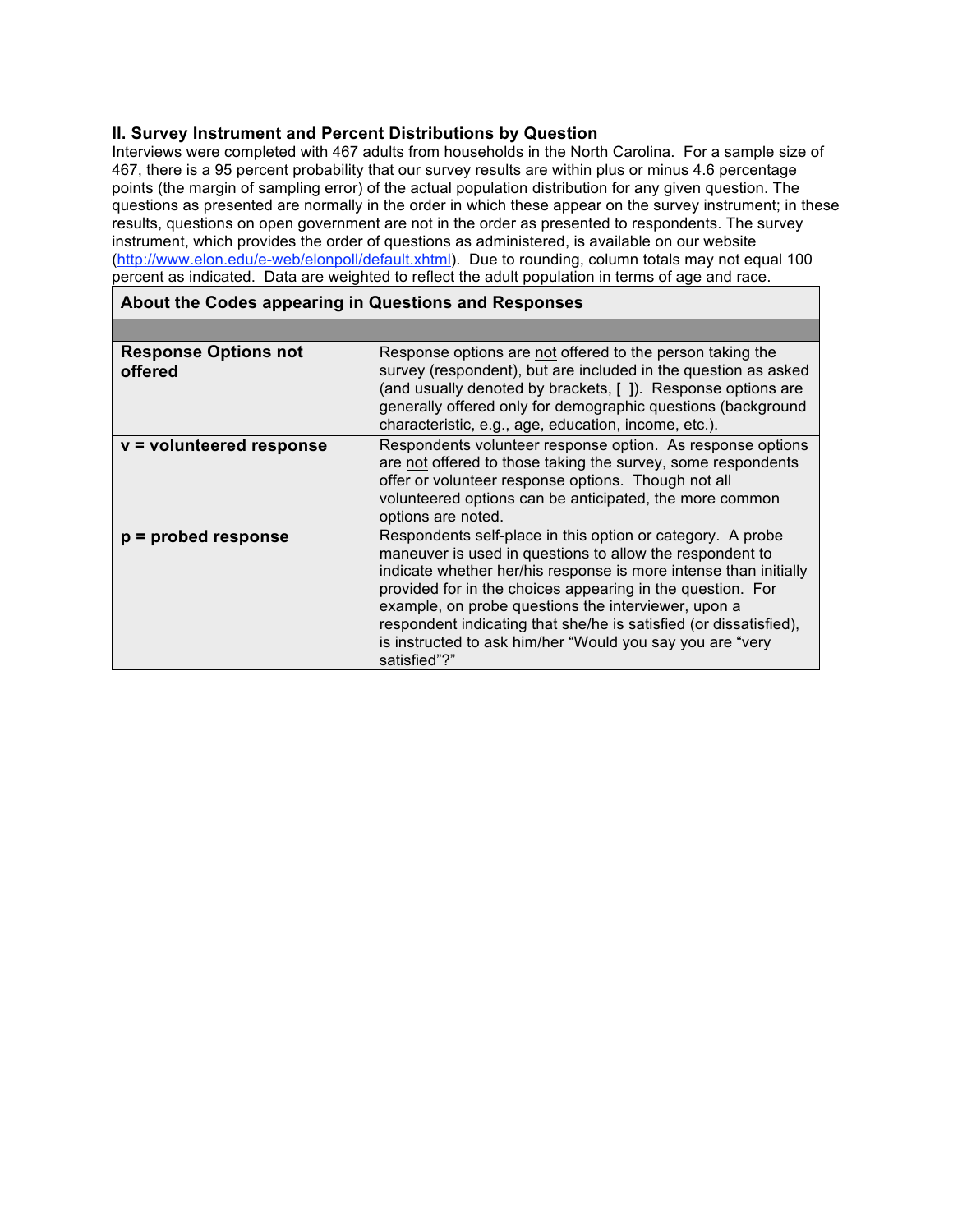Now, I'd like to ask you some questions about the accessibility and availability of public documents. . . **Most states have laws called "Sunshine Laws" that make public documents, records, information, and** meetings available and accessible to citizens. . . . are you [aware or not aware] if North Carolina has **these laws?**

|                           | March      | March      | February  |
|---------------------------|------------|------------|-----------|
|                           | 2009       | 2010       | 2011      |
| <b>NOT AWARE</b>          | 62.5       | 50.2       | 58.4      |
| <b>AWARE</b>              | 35.2       | 46.3       | 38.3      |
| DON T KNOW/DON'T CARE (v) | 2.3        | 3.5        | 3.3       |
| Total                     | 100.0      | 100.0      | 100.0     |
|                           | $N = 620$  | $N = 579$  | $N = 467$ |
|                           | $+/- 4.0%$ | $+/- 4.2%$ | $+/-4.6%$ |

**In general, how [important or unimportant] is it for citizens to have access to public documents, records, information, and meetings? Would you say it is [not at all important, somewhat important, or very important]?**

|                                      | March<br>2009 | March<br>2010 | February<br>2011 |
|--------------------------------------|---------------|---------------|------------------|
| NOT AT ALL IMPORTANT                 | 2.7           | 2.0           | 2.3              |
| <b>SOMEWHAT IMPORTANT</b>            | 26.9          | 21.8          | 24.1             |
| <b>VERY IMPORTANT</b>                | 68.1          | 74.1          | 71.3             |
| DON T KNOW / DON'T CARE/ REFUSED (v) | 2.3           | 2.1           | 2.3              |
| Total (N=467, +/-4.6%)               | 100.0         | 100.0         | 100.0            |
|                                      | $N = 620$     | $N = 579$     | $N = 467$        |
|                                      | +/- 4.0%      | 42%           | $+/-4.6%$        |

**Do you believe that citizen access to public documents, records, information, and meetings [does influence or does not influence] government operations?**

|                                          | March      |            | March February |
|------------------------------------------|------------|------------|----------------|
|                                          | 2009       | 2010       | 2011           |
| DOES NOT INFLUENCE GOVERNMENT OPERATIONS | 16.1       | 15.1       | 22.7           |
| <b>INFLUENCES GOVERNMENT OPERATIONS</b>  | 75.9       | 79.3       | 73.2           |
| DON T KNOW / DON'T CARE / REFUSED (v)    | 7.9        | 5.71       | 4.2            |
| Total (N=467, +/-4.6%)                   | 100.0      | 100.0      | 100.0          |
|                                          | $N = 620$  | $N = 579$  | $N = 467$      |
|                                          | $+/- 4.0%$ | $+/- 4.2%$ | $+/-4.6%$      |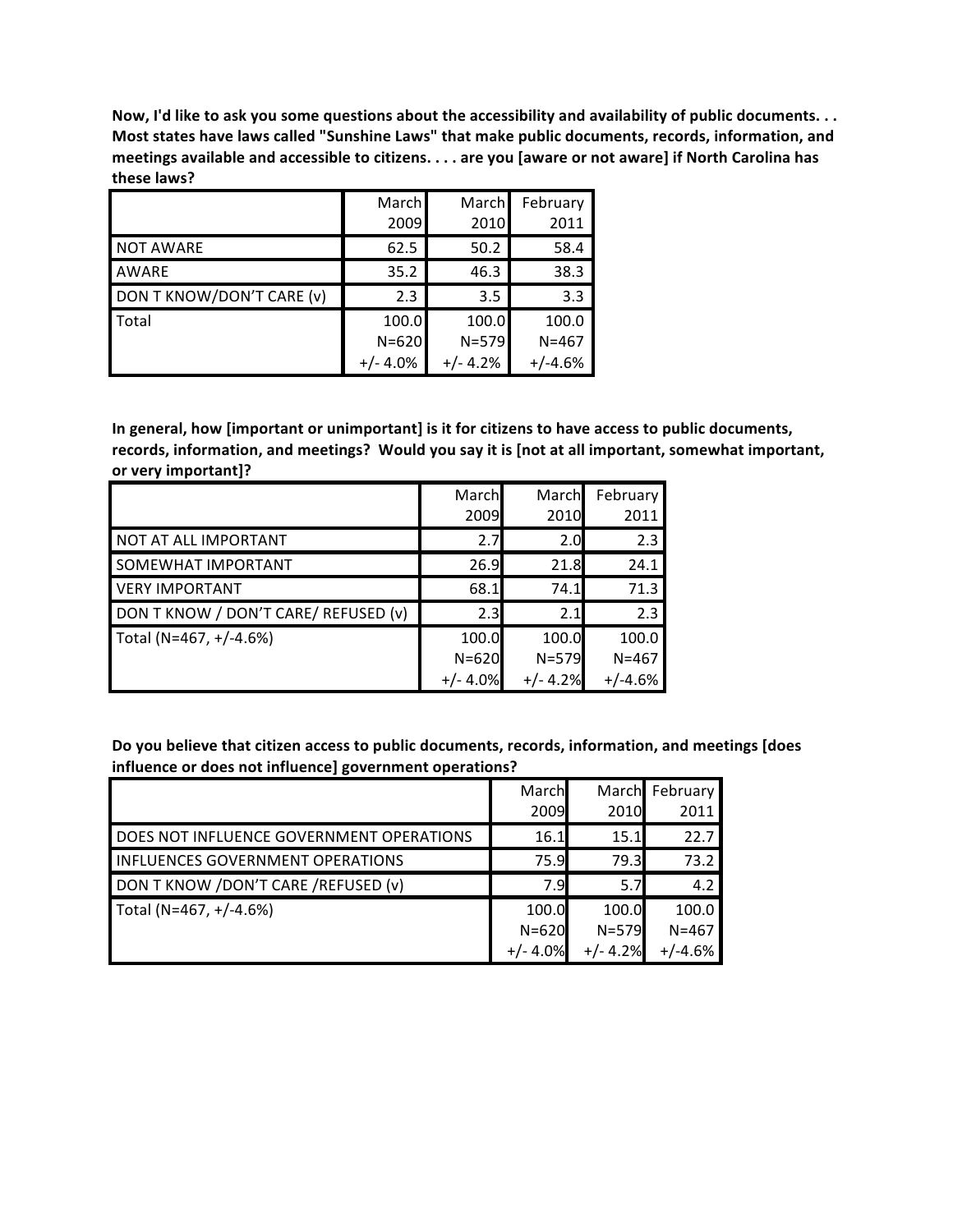**Now I want to read you some statements about the availability and accessibility of public documents, records, information, and meetings, in connection with how government operates. Please tell me whether you [strongly disagree, disagree, agree, or strongly agree] with each statement . . .**

|                                                                                                   | <b>STRONGLY</b><br><b>DISAGREE</b><br>(p) | <b>DISAGREE</b> | <b>AGREE</b> | <b>STRONGLY</b><br><b>AGREE</b><br>(p) | DON'T<br><b>KNOW</b><br>(v) |
|---------------------------------------------------------------------------------------------------|-------------------------------------------|-----------------|--------------|----------------------------------------|-----------------------------|
| It's important to be able to get any<br>document you want from government                         | 4.5                                       | 18.6            | 45.3         | 29.3                                   | 2.3                         |
| Citizens have a right to know about<br>everything government does                                 | 2.5                                       | 23.7            | 40.7         | 32.0                                   | 1.1                         |
| Citizen requests for government<br>documents are just a big distraction<br>for government workers | 26.9                                      | 50.5            | 14.7         | 3.9                                    | 3.9                         |
| Every citizen should have complete<br>access to information about their<br>government             | 1.0                                       | 20.4            | 45.0         | 31.7                                   | 2.0                         |
| Sometimes it is better not to know too<br>much about what is going on in<br>government            | 23.3                                      | 46.2            | 25.1         | 3.6                                    | 1.9                         |
| Government records belong to the<br>people, not to the government                                 | 2.6                                       | 14.3            | 53.1         | 25.3                                   | 4.6                         |
| It is nobody's business who gives<br>what to a campaign                                           | 29.8                                      | 42.9            | 20.2         | 3.9                                    | 3.2                         |
| Transparency is the key to fighting<br>government corruption                                      | 1.2                                       | 10.9            | 53.0         | 27.3                                   | 7.6                         |
| Public hearings are essential for good<br>government                                              | 0.4                                       | 3.4             | 64.9         | 28.3                                   | 3.1                         |
| Public access to records is crucial to<br>the functioning of good government                      | 1.7                                       | 9.1             | 60.5         | 25.9                                   | 2.8                         |
| Governments naturally like to<br>keep secrets from citizens                                       | 1.9                                       | 19.7            | 51.7         | 23.2                                   | 3.4                         |

Note: Total=467, +/‐4.6%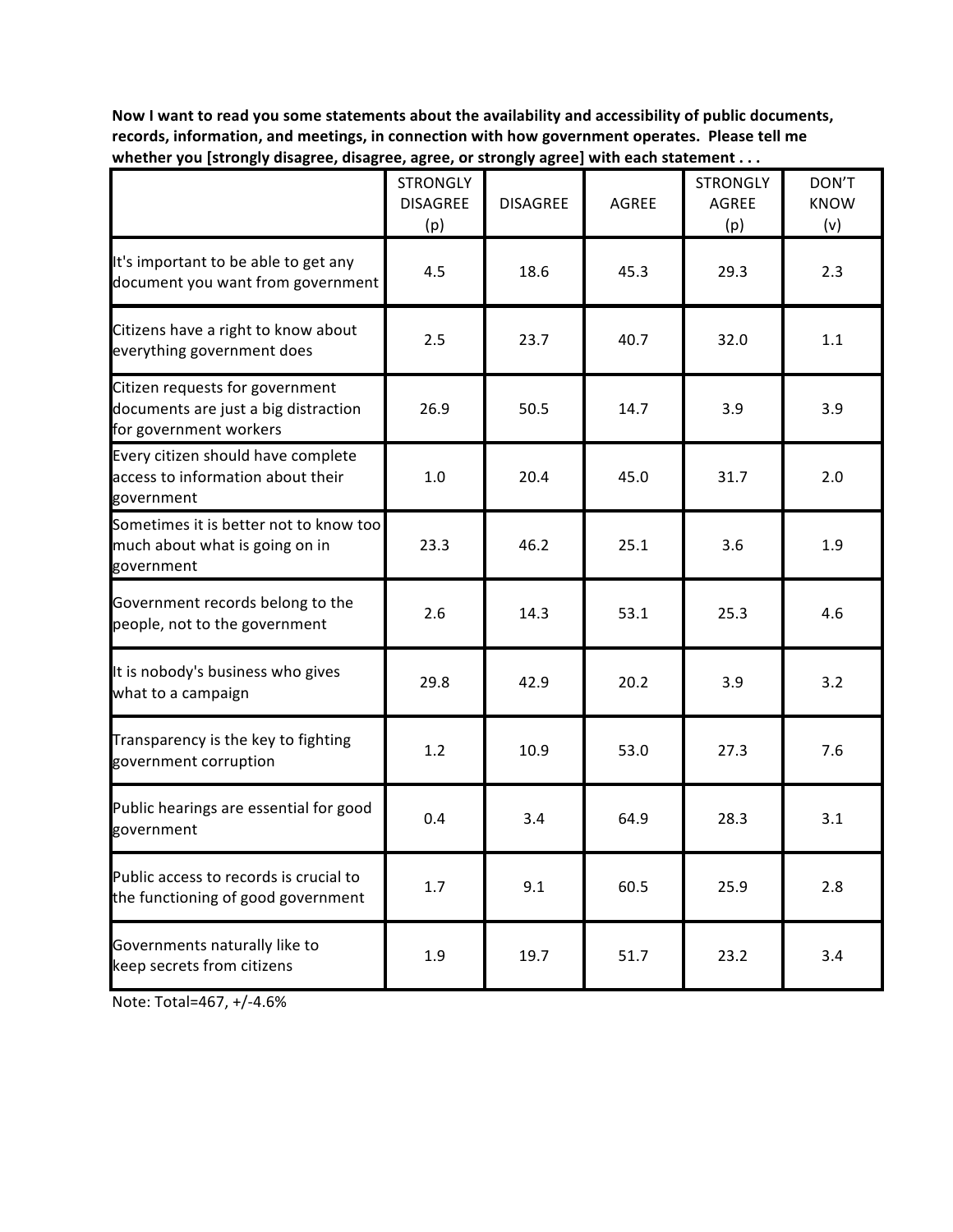| 01 merciest, some merciest, neue merciest, or no merciest at anj; |                                  |                                  |                                 |
|-------------------------------------------------------------------|----------------------------------|----------------------------------|---------------------------------|
|                                                                   | March<br>2009                    | March<br>2010                    | February<br>2011                |
| NO INTEREST                                                       | 1.2                              | 1.1                              | 2.6                             |
| <b>LITTLE INTEREST</b>                                            | 10.9                             | 9.7                              | 8.7                             |
| <b>SOME INTEREST</b>                                              | 47.8                             | 47.6                             | 44.0                            |
| A LOT OF INTEREST                                                 | 39.6                             | 40.3                             | 44.6                            |
| DON T KNOW / DON'T CARE (v)                                       | 0.5                              | 1.4                              | 0.1                             |
| Total (N=467, +/-4.6%)                                            | 100.0<br>$N = 620$<br>$+/- 4.0%$ | 100.0<br>$N = 579$<br>$+/- 4.2%$ | 100.0<br>$N = 467$<br>$+/-4.6%$ |

When it comes to actions and activities of state and local governments, would you say you have [a lot **of interest, some interest, little interest, or no interest at all]?**

When it comes to actions and activities of the federal government, would you say you have [a lot of **interest, some interest, little interest, or no interest at all]?**

|                        | March      | March      | February  |
|------------------------|------------|------------|-----------|
|                        | 2009       | 2010       | 2011      |
| NO INTEREST            | 1.3        | 1.9        | 1.8       |
| <b>LITTLE INTEREST</b> | 3.2        | 7.6        | 7.5       |
| <b>SOME INTEREST</b>   | 34.2       | 33.1       | 34.9      |
| A LOT OF INTEREST      | 60.8       | 57.2       | 55.4      |
| DON'T KNOW (v)         | 0.5        | 0.2        | 0.4       |
| Total (N=467, +/-4.6%) | 100.0      | 100.0      | 100.0     |
|                        | $N = 620$  | $N = 579$  | $N = 467$ |
|                        | $+/- 4.0%$ | $+/- 4.2%$ | +/-4.6%   |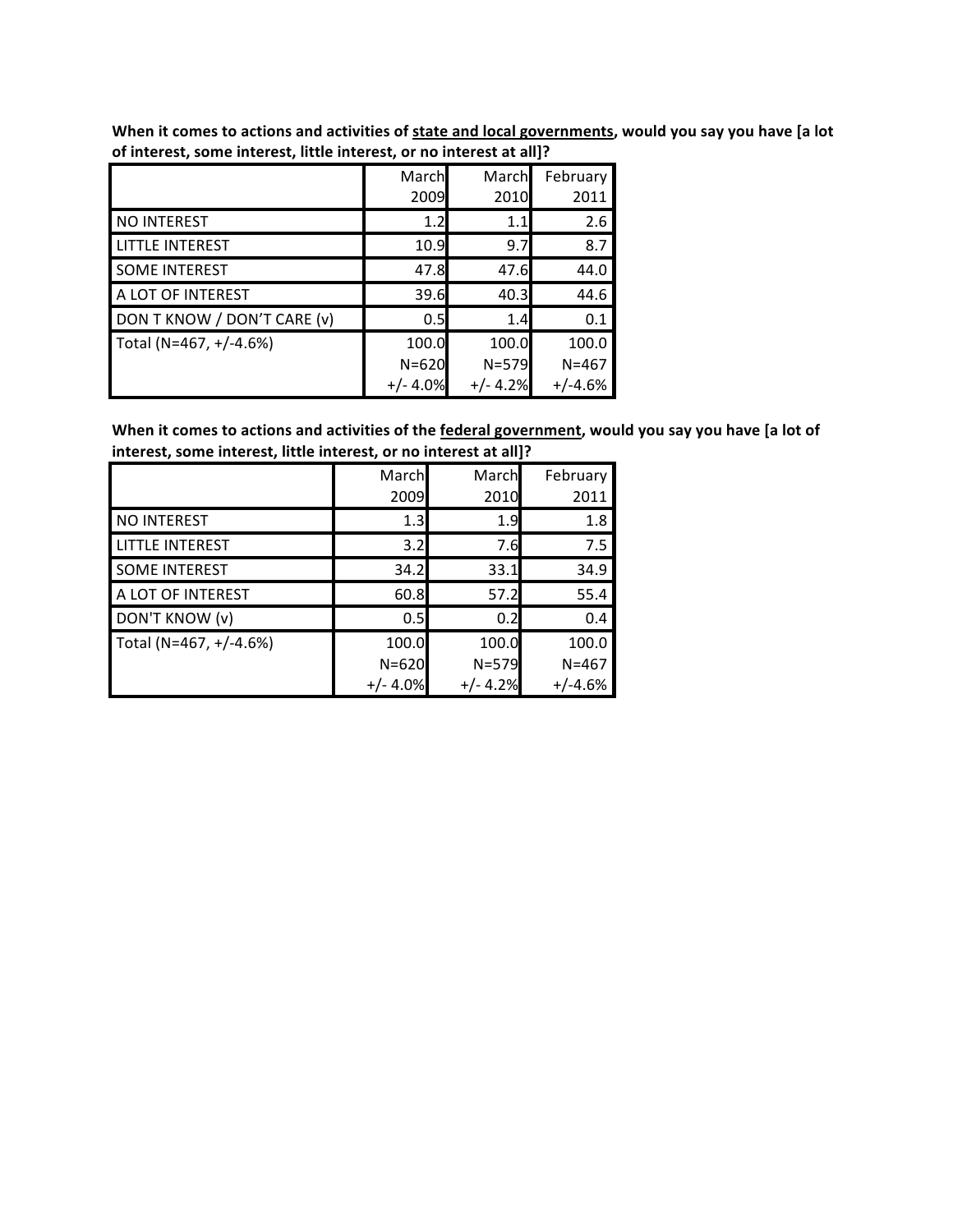As you may know, there is a state law that requires nearly all government bodies in North Carolina to conduct their affairs in public and make most information available to the public . . . [some argue that this law is too weak, while others argue that it is strong enough]. . . so, with this in mind, would you **[support or oppose] an amendment to the North Carolina constitution that makes all public business of any government body in North Carolina open and available to the public.**

|                             | Percent |
|-----------------------------|---------|
| <b>STRONGLY OPPOSE (p)</b>  | 2.6     |
| <b>OPPOSE</b>               | 13.0    |
| <b>SUPPORT</b>              | 50.6    |
| <b>STRONGLY SUPPORT (p)</b> | 29.9    |
| DON T KNOW (v)              | 3.6     |
| REFUSED (v)                 | 0.4     |
| Total (N=467, +/-4.6%)      | 100.0   |

**When thinking about the accessibility and availability of your state and local governments, would you say they are [always accessible and available, somewhat accessible and available, or not at all accessible and available]?**

|                                            | March<br>2009 | March<br>2010 | February<br>2011 |
|--------------------------------------------|---------------|---------------|------------------|
| NOT AT ALL ACCESSIBLE & AVAILABLE          | 7.0           | 6.8           | 8.4              |
| <b>SOMEWHAT ACCESSIBLE &amp; AVAILABLE</b> | 74.0          | 75.5          | 76.7             |
| <b>ALWAYS ACCESSIBLE &amp; AVAILABLE</b>   | 7.8           | 10.2          | 6.8              |
| DON'T KNOW/DON'T CARE (v)                  | 10.7          | 7.6           | 8.1              |
| REFUSED (v)                                | 0.5           | 0.0           | 0.1              |
| Total (N=467, +/-4.6%)                     | 100.0         | 100.0         | 100.0            |
|                                            | $N = 620$     | $N = 579$     | $N = 467$        |
|                                            | $+/- 4.0\%$   | $+/- 4.2%$    | $+/-4.6%$        |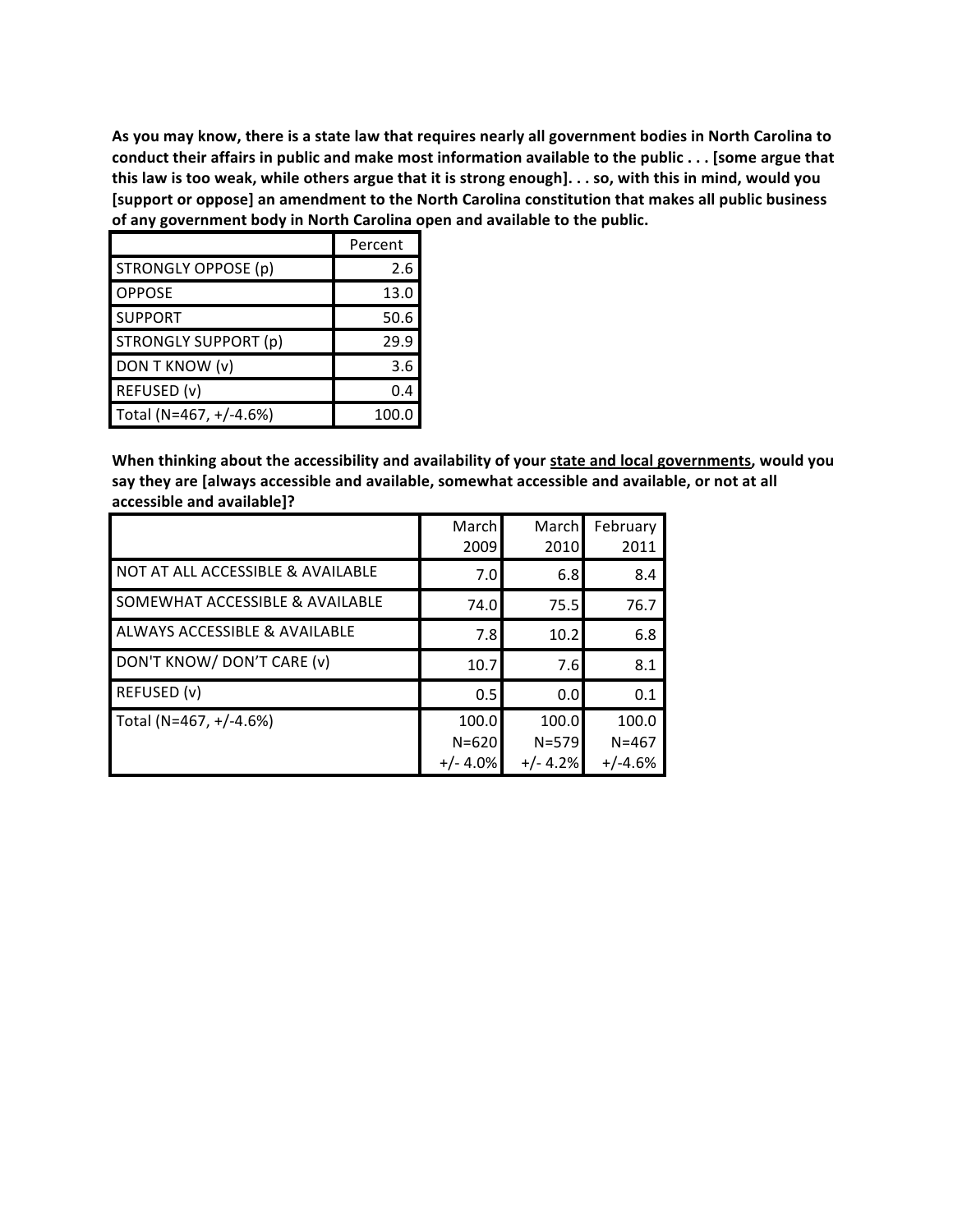**When thinking about the accessibility and availability of the federal government, would you say it is [always accessible and available, somewhat accessible and available, or not at all accessible and available]?**

|                                              | March<br>2009                     | March<br>2010                    | February<br>2011                |
|----------------------------------------------|-----------------------------------|----------------------------------|---------------------------------|
| <b>NOT AT ALL ACCESSIBLE &amp; AVAILABLE</b> | 18.4                              | 19.3                             | 18.6                            |
| <b>SOMEWHAT ACCESSIBLE &amp; AVAILABLE</b>   | 70.6                              | 68.0                             | 72.7                            |
| <b>ALWAYS ACCESSIBLE &amp; AVAILABLE</b>     | 4.9                               | 6.9                              | 5.0                             |
| DON T KNOW/DON'T CARE (v)                    | 5.4                               | 5.7                              | 3.6                             |
| REFUSED (v)                                  | .8                                | 0.0                              | 0.1                             |
| Total (N=467, +/-4.6%)                       | 100.0<br>$N = 620$<br>$+/- 4.0\%$ | 100.0<br>$N = 579$<br>$+/- 4.2%$ | 100.0<br>$N = 467$<br>$+/-4.6%$ |

### **Have you ever tried to get any public documents, records, and information?**

|                        | March      | March     | February  |
|------------------------|------------|-----------|-----------|
|                        | 2009       | 2010      | 2011      |
| NO                     | 47.2       | 43.0      | 42.4      |
| <b>YES</b>             | 52.1       | 55.9      | 57.4      |
| DON T KNOW (v)         | 0.7        | 1.0       | 0.1       |
| REFUSED (v)            | 0.0        | 0.1       | 0.1       |
| Total (N=467, +/-4.6%) | 100.0      | 100.0     | 100.0     |
|                        | $N = 620$  | $N = 579$ | $N = 467$ |
|                        | $+/- 4.0%$ | +/- 4.2%  | $+/-4.6%$ |

*Respondents answering 'no', 'don't know', or 'refused' to this question, skip following questions and are taken to the last question.*

*Respondents answering 'yes' to this question answer the following questions (denoted by indent).*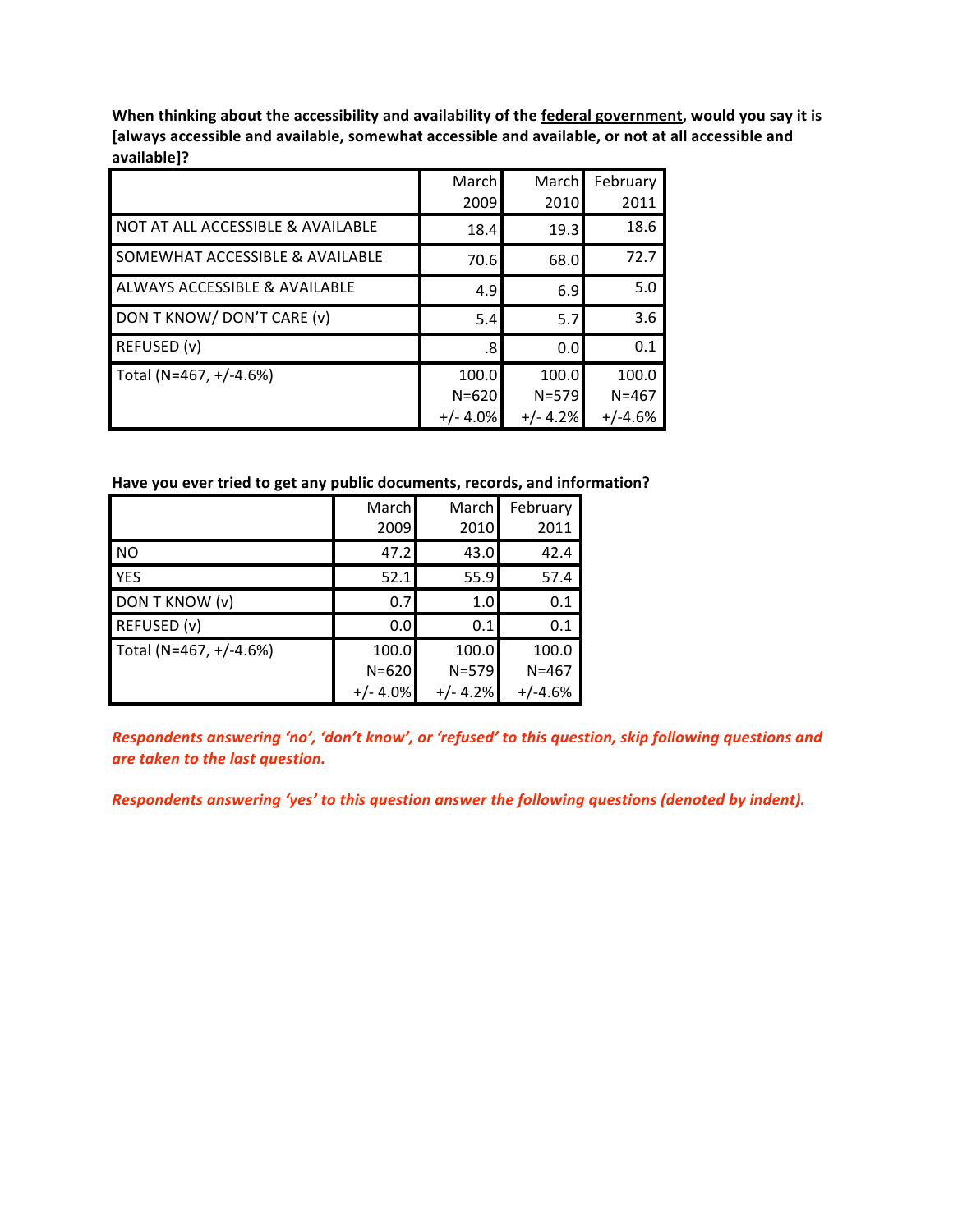## *These next three questions are asked ONLY of those answering 'yes' to previous question on whether they had ever tried to "get any public documents, records, and information".*

|                                                                                                          | <b>NO</b>    | <b>YES</b> | DON'T<br><b>KNOW</b><br>(v) |
|----------------------------------------------------------------------------------------------------------|--------------|------------|-----------------------------|
| Police reports of crimes committed in your<br>community.                                                 | 27.2<br>71.8 |            | 1.0                         |
| The names and addresses of registered sex offenders.                                                     | 38.0<br>61.0 |            | 1.0                         |
| Records of government officials' expense accounts.                                                       | 82.6         | 15.9       | 1.5                         |
| Government records that identify the type, amount,<br>76.0<br>and location of hazardous chemicals.       |              | 22.4       | 1.6                         |
| The annual salaries of public employees.                                                                 | 49.9         | 48.5       | 1.6                         |
| Records detailing someone's criminal past.                                                               | 41.5<br>57.3 |            | 1.2                         |
| Public utility records                                                                                   | 64.8         | 33.8       | 1.4                         |
| Government employees work e-mail.                                                                        | 77.5         | 21.5       | 1.0                         |
| Property tax records, including the value of a person's<br>home and how much was paid in property taxes. | 28.8         | 69.2       | 1.9                         |
| Driver's license records, which include a person's<br>name, address, height, and weight.                 | 73.8         | 24.3       | 1.9                         |
| Divorce court files, which may include family assets<br>and allegations between spouses.                 | 77.3         | 21.7       | 1.0                         |
| Government budgets or<br>financial statements                                                            | 54.0         | 44.6       | 1.3                         |

Now I'm going to read a list of items and I would like for you to tell me if you have ever tried **to access this information…**

Note: Total=268, +/‐6.1%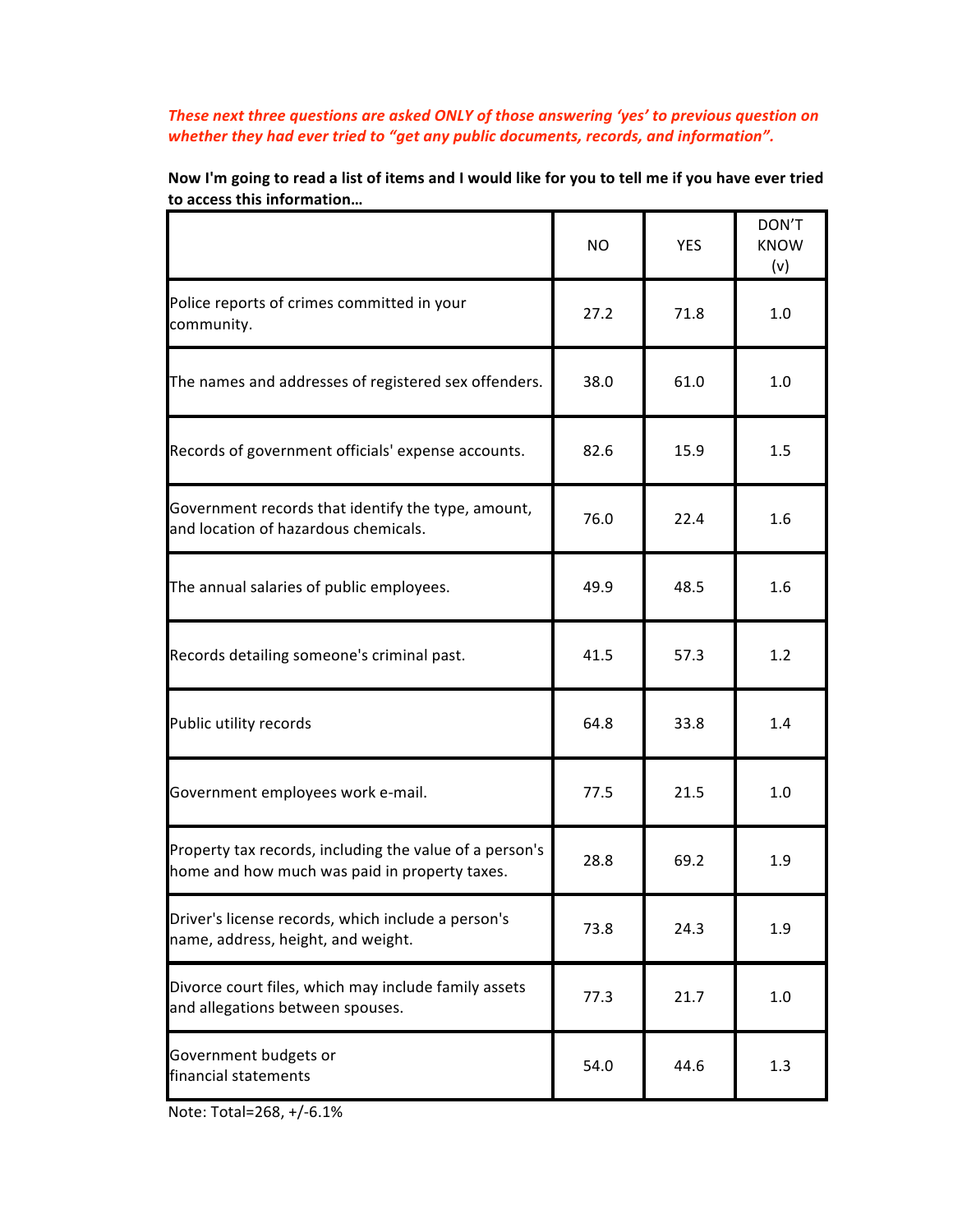**Were you generally successful in getting the documents, records, or information that you tried to?**

|                        | March     | March February |           |
|------------------------|-----------|----------------|-----------|
|                        | 2009      | 2010           | 2011      |
| N <sub>O</sub>         | 14.9      | 11.5           | 14.8      |
| <b>YES</b>             | 82.8      | 86.8           | 83.6      |
| DON T KNOW (v)         | 2.2       | 1.7            | 1.6       |
| Total (N=268, +/-6.1%) | 100.0     | 100.0          | 100.0     |
|                        | $N = 323$ | $N = 324$      | $N = 467$ |
|                        | $+/-5.6%$ | $+/- 5.6%$     | $+/-4.6%$ |

Note: Question wording is slightly different in previous surveys (in 2009 and 2010); it was: "Were you successful in getting these documents, records, or information?"

**How was your experience in getting these documents, records, or information . . . was it [very easy, easy, difficult, or very difficult]?**

|                              | March<br>2009 | March<br>2010 | February<br>2011 |  |
|------------------------------|---------------|---------------|------------------|--|
| <b>VERY DIFFICULT</b>        | 12.4          | 10.3          | 9.0              |  |
| <b>DIFFICULT</b>             | 40.0          | 35.6          | 34.8             |  |
| <b>EASY</b>                  | 35.5          | 44.1          | 45.3             |  |
| <b>VERY EASY</b>             | 9.8           | 7.4           | 9.3              |  |
| DON'T RECALL OR REMEMBER (v) | 1.5           | 1.0           | 0.9              |  |
| DON T KNOW/ REFUSED (v)      | 0.8           | 1.6           | 0.7              |  |
| Total (N=268, +/-6.1%)       | 100.0         | 100.0         | 100.0            |  |
|                              | $N = 323;$    | $N = 324$     | $N = 467$        |  |
|                              | $+/-5.6%$     | $+/- 5.6%$    | $+/-4.6%$        |  |